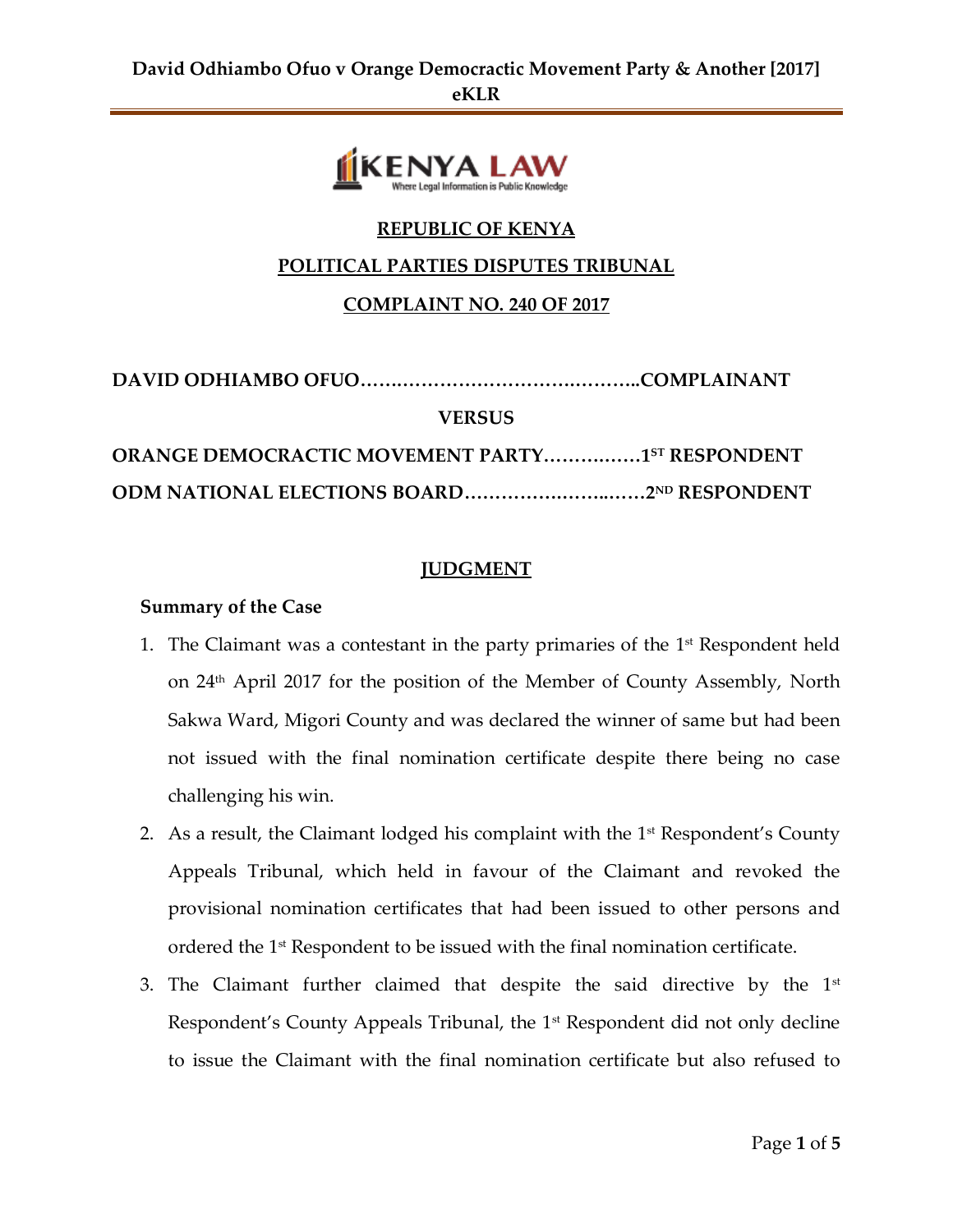# **David Odhiambo Ofuo v Orange Democractic Movement Party & Another [2017] eKLR**

incorporate the Claimant in the list of nominees that was submitted to the IEBC on the  $11<sup>th</sup>$  May 2017.

- 4. For the reasons stated above, the Claimant approached this Tribunal for the following reliefs:
	- a) An order compelling the  $1<sup>st</sup>$  and  $2<sup>nd</sup>$  Respondent to honour the decision of the 1 st Respondent's County Appeals Tribunal.
	- b) A declaration that the Claimant was the bone fide 1<sup>st</sup> Respondent's nominee for the position of the Member of County Assembly, North Sakwa Ward, Migori County.
	- c) A declaration that the award of the final nomination certificate to any other person other than the Claimant as the candidate for the position of the Member of County Assembly, North Sakwa Ward, Migori County, if any, is null and void.
	- d) An order compelling the 1<sup>st</sup> Respondent to issue the Claimant with the final nomination certificate for the position of the Member of County Assembly, North Sakwa Ward, Migori County.
	- e) An order compelling the  $1<sup>st</sup>$  Respondent to include the Claimant's name in the IEBC list of nominees for the August 8 general elections in respect of North Sakwa Ward, Migori County.
- 5. Come the  $12<sup>th</sup>$  May 2017, the Tribunal ordered the Claimant to serve the Respondents and scheduled the case for hearing on 14<sup>th</sup> May 2017. To confirm service, one Johnstone Nzivu swore two affidavits dated  $13<sup>th</sup>$  and  $15<sup>th</sup>$  May 2017, respectively to that effect. However, in spite of all these, time passed without the Respondents filing their responses and replies leaving this Tribunal without option but to proceed and determine this matter in consideration of the strict timelines for nominations.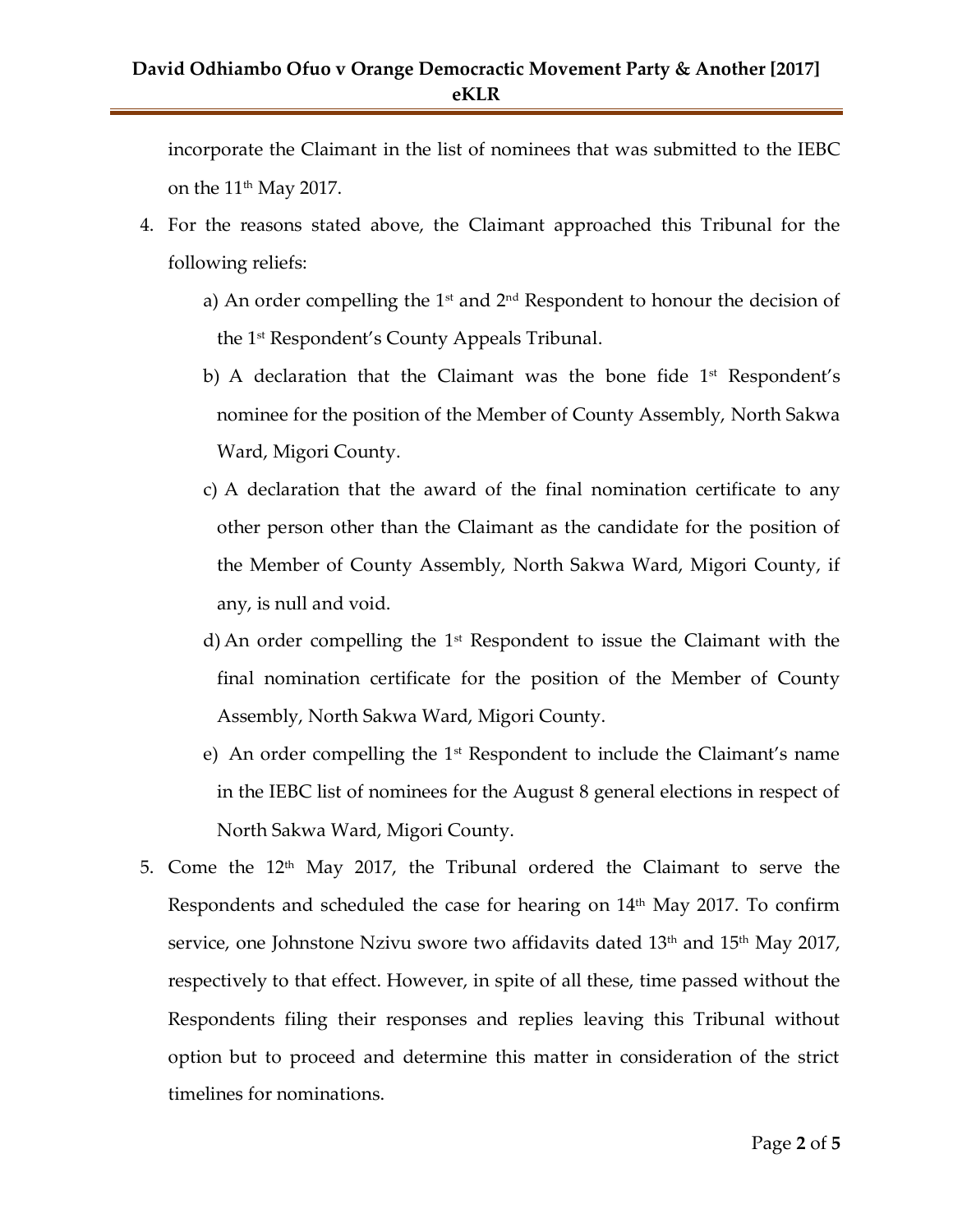### **Issues for Determination**

6. The primary issue is whether the  $1<sup>st</sup>$  Respondent was justified in not issuing the Claimant with the final nomination certificate and refusing to include his name in the list of nominees submitted to the IEBC.

## **Analysis**

- 7. The whole issue in this case turns our attention to the provisions of *Article 38* of the *Constitution of Kenya, 2010,* which guarantees the right of every citizen to make political choices, which includes the rights to form and participate in the activities of a political party. In this regard, one has the right to take part in a free, fair and regular elections based on universal suffrage and the free expression of will to vie for any office of any political party to which such a person is a member.
- 8. To this end, *Article 91 (1) (d)* of the Constitution specifically obligates political parties in Kenya to abide by the democratic principles of good governance, promote and practice democracy through regular, fair and free elections within the party.
- 9. To fulfil these constitutional requirements, *section 9* of the *Political Parties Act, 2011* read together with the *Second Schedule* of the same sets out the key issues that must be contained in the constitutions of all duly registered political parties in Kenya. The relevant point for our purposes in the matter is the rule that a political party constitution must establish guidelines for, among other things, the nomination of candidates for elections.
- 10. The nomination procedures for the 1<sup>st</sup> Respondent in *rule 18.8 (iv)* demands that a winner of a party primary exercise ought to be issued with the final nomination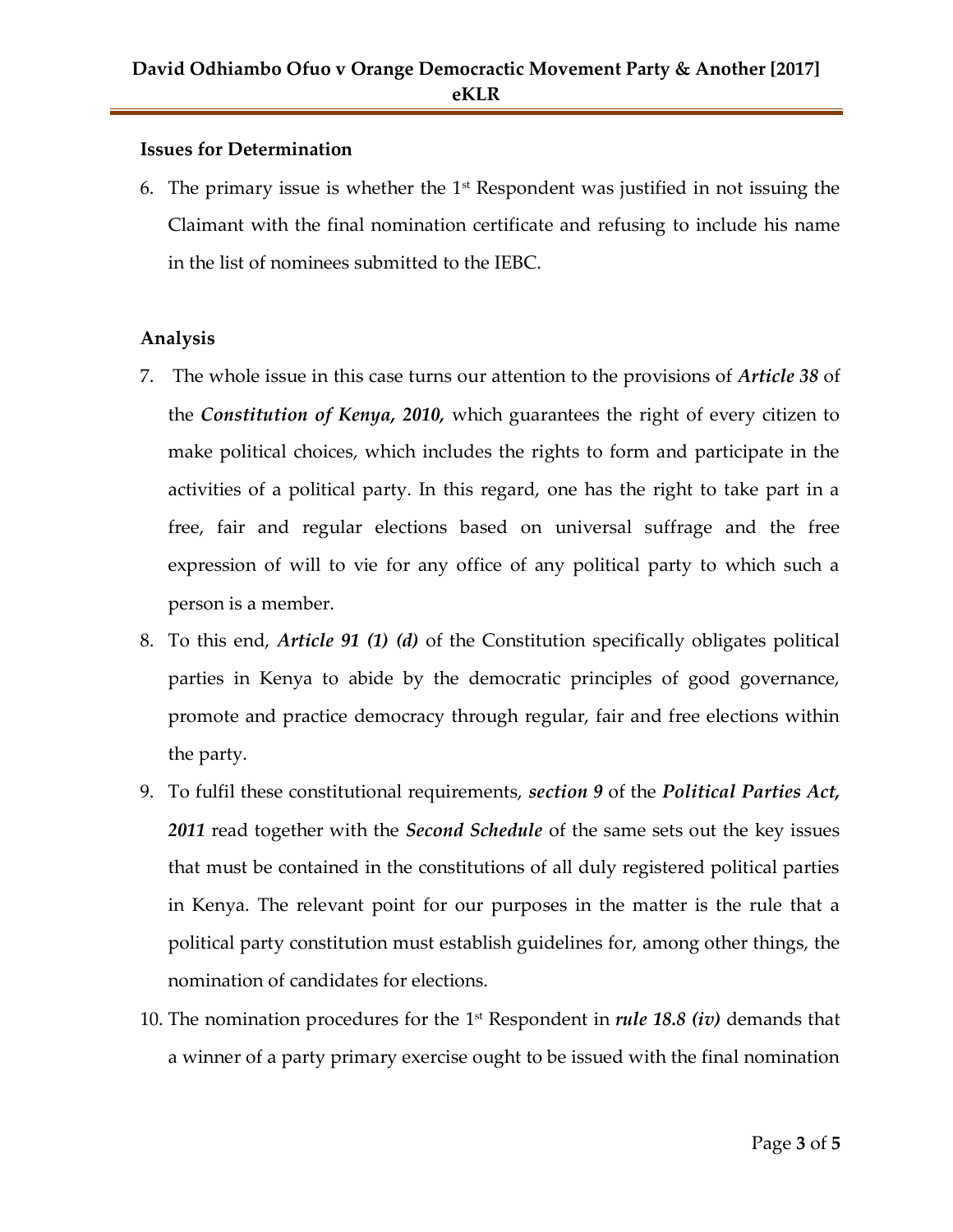## **David Odhiambo Ofuo v Orange Democractic Movement Party & Another [2017] eKLR**

certificate within 7 days of the date of conclusion of the party primary in question. The rule stipulates,

"*Upon receipt of the certified copy of the certificate of return from the County Elections Appeal Board and where no appeal has been lodged at the National Elections Appeals Tribunal, the NEB shall proceed to process and issue the nomination certificate to the declared winner within seven (7) days of the primaries or determination of a dispute."*

- 11. Indeed, the Claimant had legitimate reasons to expect, in the absence of any dispute pending against him, the  $1<sup>st</sup>$  Respondent to issue him with the final nomination and forward his name to the IEBC as the  $1<sup>st</sup>$  Respondent's duly nominated candidate for the position of the Member of County Assembly, North Sakwa Ward, Migori County. More so, after the 1<sup>st</sup> Respondent's County Appeals Tribunal found in favour of the Claimant, revoked the provisional nomination certificates already issued to other persons and ordered the 1st Respondent to issue the Claimant with the final nomination certificate.
- 12. For the reasons advanced above, this Tribunal is persuaded by the Claimant's arguments that the 1st Respondent went against its own rules when it failed to issue the Claimant with the final nomination certificate and declined to include the Claimant's name in the list of nominees submitted to the IEBC for purposes of August 8 polls. In other words, we find no justification in the actions of the  $1^\mathrm{st}$ Respondent.

#### **Orders**

- 13. In the premises, this Tribunal orders as follows:
	- *a) That the Claimant's case be and is hereby allowed.*
	- b) That the 1st Respondent be and is hereby restrained from issuing the final *nomination certificate to any other person for the position of the Member of*